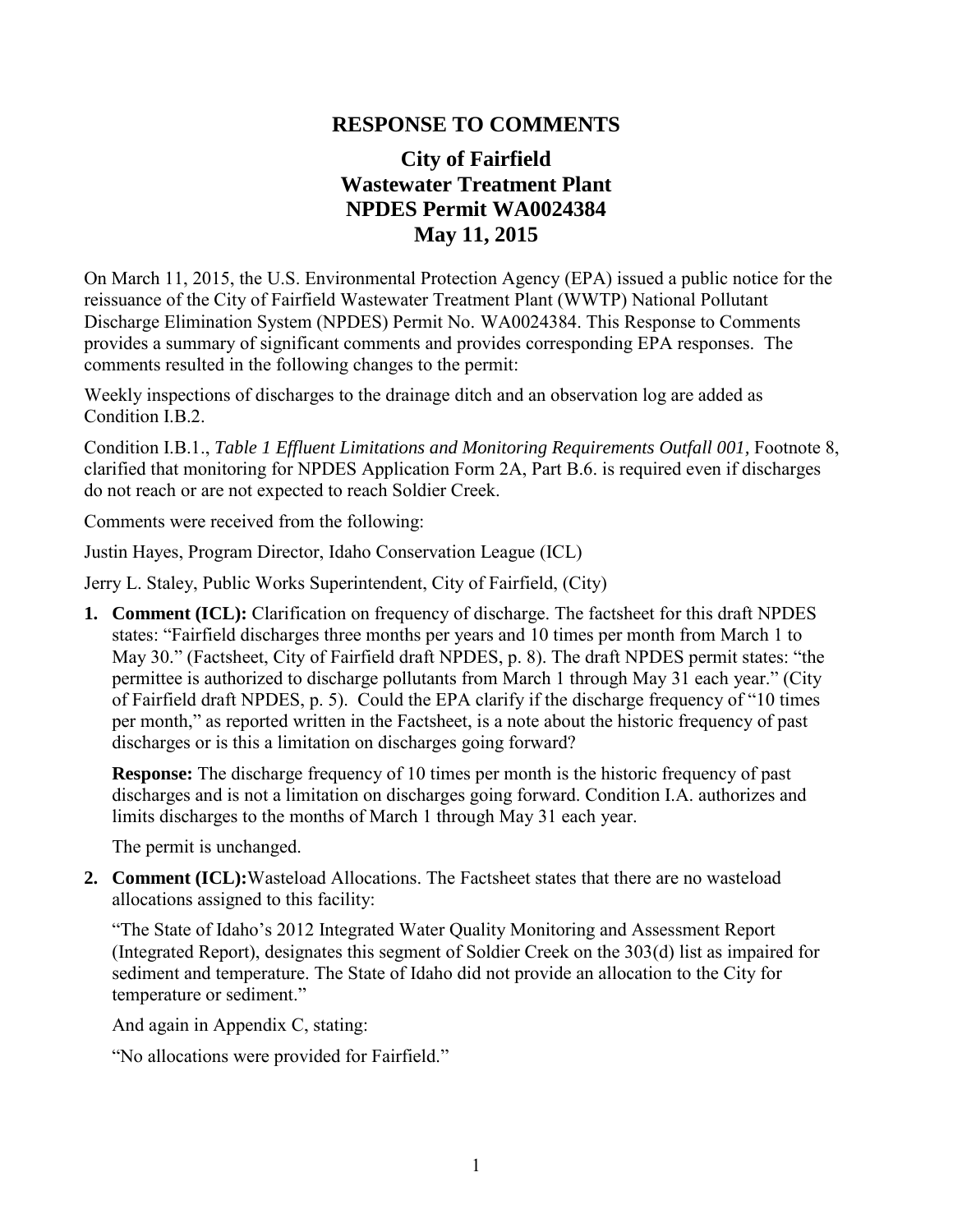However, with regard to sediment, the Camas Creek TMDL does, indeed, assign a wasteload allocation to the City of Fairfield. The TMDL states: "The wasteload allocation for the City of Fairfield is 7.5 t/yr."

It is not clear to us if the effluent limits included in the permit were developed in a manner consistent with the facility's Wasteload Allocation. Can you please clarify this.

**Response:** The limits are consistent with the facility's waste load allocation provided by the *Camas Creek Subbasin Assessment and Total Maximum Daily Load,* August, 2005 as stated on page 187:

"The wasteload allocation for the City of Fairfield is  $7.5$  t/yr. The intent of this sediment TMDL is not to make the City of Fairfield's discharge permit any more restrictive than it already is"

The monthly average is:

7.5 tons/year x 2000 lbs/ton = 41 lbs/day 365 days/year

Total Suspended Solids (TSS)  $30 \text{ mg/L}$  |  $45 \text{ mg/L}$  |  $\text{---}$  | Influent and<br>Effluent<sup>1</sup> 41 lbs/day  $-62$  lbs/day ≥85%  $\begin{array}{c|c}\n\hline\n\end{array}$  ---  $\begin{array}{|c|c|}\n\hline\n\end{array}$  ---  $\begin{array}{|c|c|}\n\hline\n\end{array}$  % removal

The City of Fairfield's discharge is shown below.

Consistent with the TMDL the City of Fairfield discharge permit is not "any more restrictive than it already is". The TSS limits in the reissued permit are the same as those in the prior permit issued on November 17, 2003 and existing at the date of the TMDL.

This allocation was verified by a March 19, 2015 email from Balthasar B. Buhidar, Ph.D., Regional Water Quality Manager, Twin Falls Regional Office to John Drabek, EPA Region 10.

Further, IDEQ has certified the allocation is correct in the final 401 Certification.

The permit is unchanged.

**3. Comment (ICL):** Monitoring. The draft permit provides that: "Monitoring is required each week and month the facility is discharging and the flow in the drainage ditch is reaching or is expected to reach Soldier Creek."

However, there is no discussion in the factsheet, or requirements in the draft NPDES permit, that outline how the City will demonstrate that the discharge from the facility is, or is not, reaching Soldier Creek.

The EPA needs to provide the City with required protocols for determining if the effluent reaches Soldier Creek and the EPA needs to require that the City document this determination when it is used to avoid monitoring.

**Response:** The EPA agrees. The following is added to the permit:

"The permittee must observe at least weekly if wastewater from the POTW is reaching Soldier Creek. The permittee must maintain a written log of the observation which includes the date,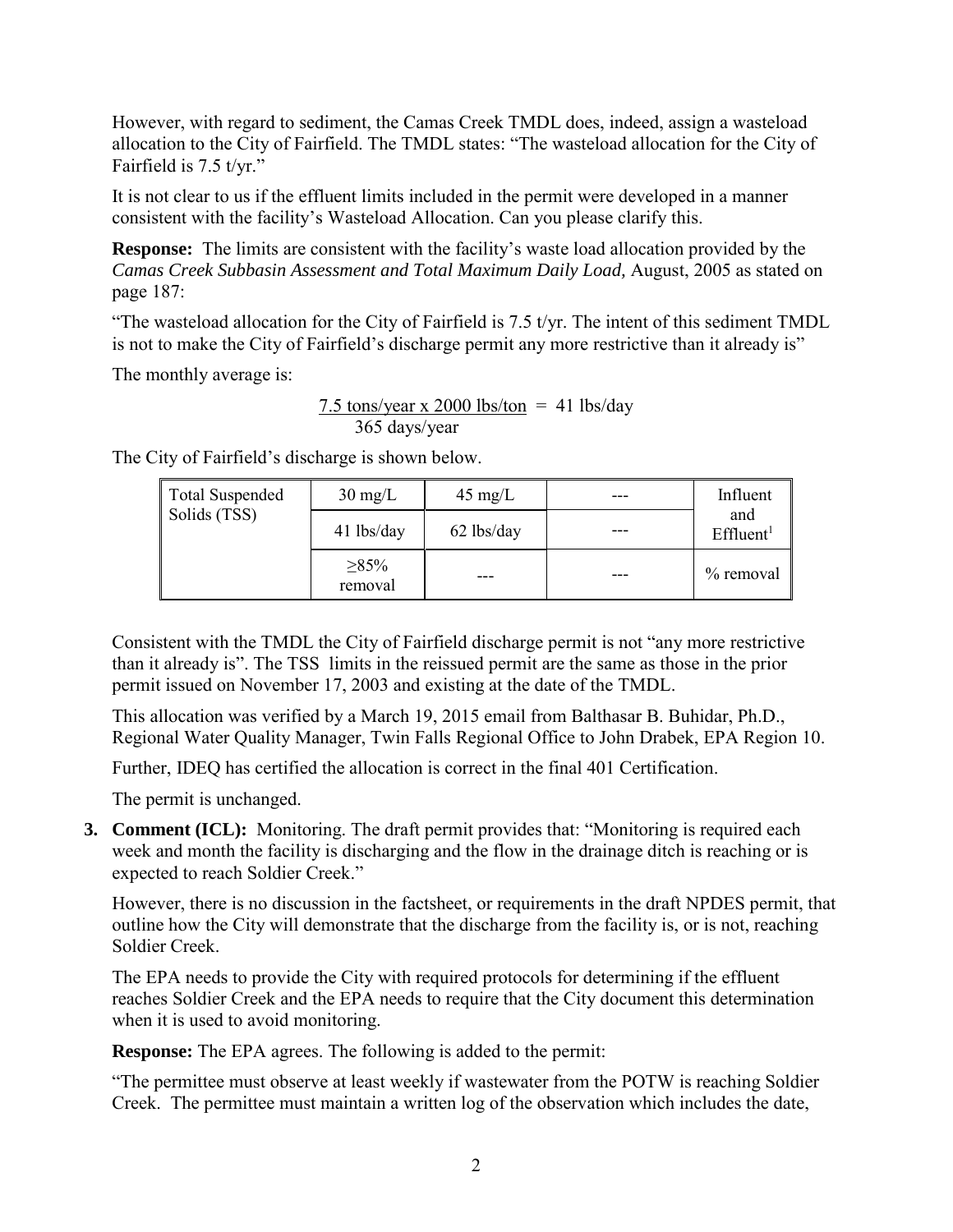time, observer, and whether there are discharges to the drainage ditch and if the discharges are reaching Soldier Creek. The log must be retained and made available to EPA or to the Idaho Department of Environmental Quality upon request."

**4. Comment (ICL):** Further, the current NPDES permit, issued in 2003, provides that "At a minimum, the permittee must monitor in April of each year regardless if the discharge is expected to reach Soldier Creek." Could the EPA please provide an explanation as to why this requirement to monitor in April dropped?

**Response:** The requirement to monitor discharges every April was to characterize the discharges even if no wastewater reaches Soldier Creek. This condition has been replaced with Condition I.B.1. *Table 1 Effluent Limitations and Monitoring Requirements Outfall 001* and "Footnote 8 For Effluent Testing Data, in accordance with instructions in NPDES Application Form 2A, Part B.6." By adding this effluent characterization in the permit as an enforceable condition the April monitoring is no longer necessary. The condition will be clarified that the monitoring is required even if discharges do not reach or are not expected to reach Soldier Creek.

**5. Comment (ICL):** Ammonia. The factsheet states: "Ammonia monitoring is required to allow the EPA to determine the reasonable potential of Fairfield to violate the ammonia water quality standards in the next permit." in the Factsheet, City of Fairfield draft NPDES, p. 13. However, ammonia monitoring was required in the current (2003) permit. Why is it that the EPA is not able to determine the reasonable potential of Fairfield to violate the ammonia water quality standards with this data? We ask that the EPA do so and develop appropriate limits as necessary.

**Response:** Although the ammonia effluent monitoring was required in the prior permit it did not require the City to monitor Soldier Creek for pH, temperature and ammonia that is required to determine the surface water quality standards for ammonia. As the Fact Sheet states "The Idaho Water Quality Standards contain criteria for the protection of aquatic life from the toxic effects of ammonia (IDAPA 58.01.02.250.01.d.). The water quality standards apply the criteria for early life stages to water bodies (IDAPA 58.01.02.250.01.d.(3)). The criteria are dependent on pH and temperature, because the fraction of ammonia present as the toxic, un-ionized form increases with increasing pH and temperature."

Condition I.C. of the reissued permit requires the ambient monitoring that is necessary to determine the reasonable potential of Fairfield to violate the water quality standards for ammonia.

The permit is not changed.

**6. Comment (City):** We talked a while back about being able to discharge water year round, does this need to be spelled out in the permit so as to dissolve any confusion. The City is not requesting year round limits only clarification.

**Response:** To clarify the comment a telephone conversation between Jerry L. Staley of the City and John Drabek of the EPA Region 10 on April 9, 2015 affirmed discharges are only authorized between March 1<sup>st</sup> and May 30<sup>th</sup>. Condition I.A will continue to authorize discharges from March  $1<sup>st</sup>$  to May  $30<sup>th</sup>$  as in the draft permit and in the previous permit.

The permit is not changed.

**7. Comment (City):** Clarify that the monitoring is not required if the effluent infiltrates into the drainage ditch prior to reaching Soldier Creek. Also clarify when the effluent limitations apply.